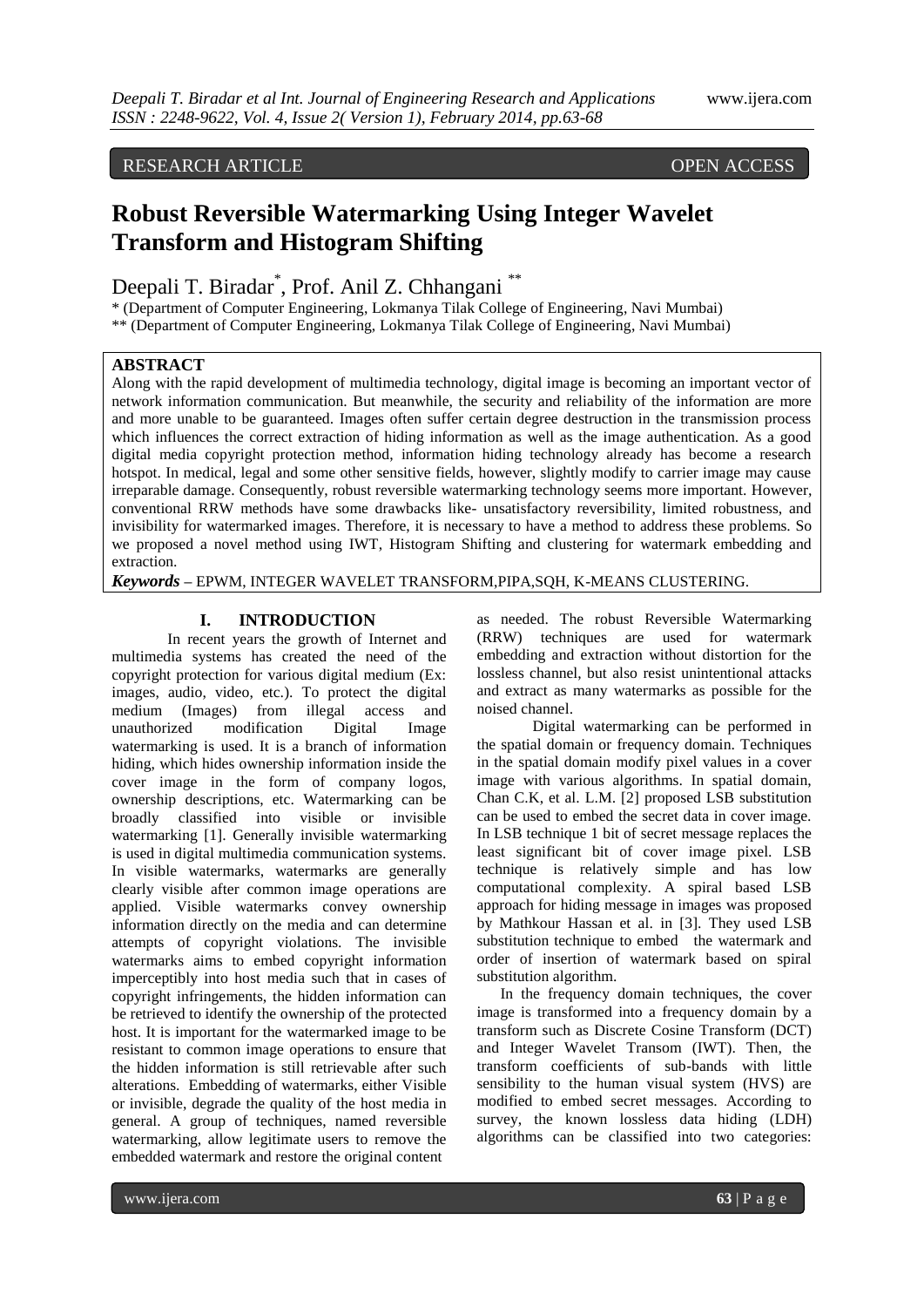histogram rotation (HR)-based schemes and histogram distribution constrained (HDC) schemes.

HR-based schemes were proposed by De Vleeschouwer et al. in [4] that are deemed as the start of robust lossless data hiding. By using a circular interpretation of bijective transformations, their scheme can achieve reversibility and robustness against high quality JPEG compression. In [4] a host image is first divided into the non-overlapping blocks. Then, two zones, denoted as A and B, are chosen randomly from each block and their histograms are mapped into a circle. Vectors pointing from the center of the circle to the centers of the mass of zones A and B are rotated clockwise and anticlockwise, respectively. By controlling the direction of the rotation, a bit of watermark, "0" or "1", is embedded into the host image. In the data embedding process, one may encounter the overflow and underflow problem. To prevent the overflow and underflow of pixels, the modulo-256 operation is utilized which leads to "salt-and-pepper" noise in the watermarked images.

Aiming to remedy this problem Zou [5], Ni [6], [7] deigned the HDC embedding schemes in the spatial and wavelet transform domain, respectively. HDC schemes embed the watermark by modifying the statistical characteristics of the cover image according to the histogram distribution of the image blocks. Ni et al. calculate the arithmetic average difference of each block; a bit 1 is embedded by shifting the arithmetic average difference value away from 0 by a shift quantity. If a bit 0 is to be embedded, this block remains unchanged. Zou et al. compute the integer wavelet transform of cover image. After calculating the mean value of the HL1 or LH1 block coefficients, a bit 1 is embedded by shifting the mean value away from 0 by a shift quantity. If a bit 0 is to be embedded, this block remains unchanged. To handle the overflow and underflow, some watermark bits are changed from '1' to '0'. This intentional errors is corrected by the error correction coding (ECC) in the watermark extraction. Because of this, the capacity of HDC schemes is decreased considerably. Hui-Yu Huang [8] presented a lossless data-hiding approach based on quantized coefficients of discrete wavelet transform (DWT) in the frequency domain to embed secret message. They use the quantized coefficients for 9/7 wavelet filter in DWT and embed secret data into the successive zero coefficients of the mediumhigh frequency components. In, [9], Zhao et al. proposed a method in 2011 that exploited the technique of the multilevel histogram modification to generate an integer pointer called "embedding level" (EL) for indicating the embedding bin. First, the right bins of the pointer were shifted  $EL + 1$  levels to the right, and the left bins of the pointer were shifted EL

levels to the left to create the embedding space that used the hierarchical concept to embed secret data level by level. Therefore, a larger EL indicated that more secret data could be embedded. In the above histogram-shifting method, regardless of high partly capacity, this algorithm causes serious destruction in the image quality. So to provide a RRW framework with Reversibility, Robustness, and Invisibility is required.

#### **II. PROPOSED WORK**

Our proposed work has two steps: watermark Embedding and watermark Extraction.Fig.1. Shows steps for watermark embedding.



Fig.1. Watermark embedding.

#### **2.1 Watermark embedding :**

To embed watermark, steps shown in Fig.1 should be carried out.

2.1.1 PIPA (Property inspired Pixel Adjustment):

One of the problem in reversible watermarking is to avoid overflow and underflow of pixels. In some cases, the pixel values in a block are very close to the ends of histogram, such as 0 or 255 in the 8-bit case. The modification of the pixel values may lead to overflow and underflow problem, which means the modified pixel values are beyond the range of [0,255]. So preprocessing on the original image should be carried out. Pixel values should be adjusted.

Given a t-bit host image I with the size of  $2M \times 2N$ , the pixel adjustment is performed using,

$$
\Gamma = \left\{ \begin{array}{cc} I(i,j) - \eta & \text{if } I(i,j) > 2t - 1 - \eta \\ I(i,j) + \eta & \text{if } I(i,j) < \eta \end{array} \right. \tag{1}
$$

Where-

 $\eta > \lambda$  is the adjustment scale.

I (i, j) is the grayscale value of the pixel at  $(i, j)$  in the image I

I'(i, j) is the adjusted one ( $1 \le i \le 2M$ ,  $1 \le j \le 2N$ )

 To make a scheme non-blind to some extent the locations of the changed pixels need to be saved as a part of side information and transmitted to the receiver side in order to recover the original grayscale values of pixels. Location map with the same size as host image is used to mark the changed pixels position as,

Location map = 
$$
\begin{cases} 1; \text{ changed pixel} \\ 0; \text{ no changed pixel} \end{cases}
$$
 (2)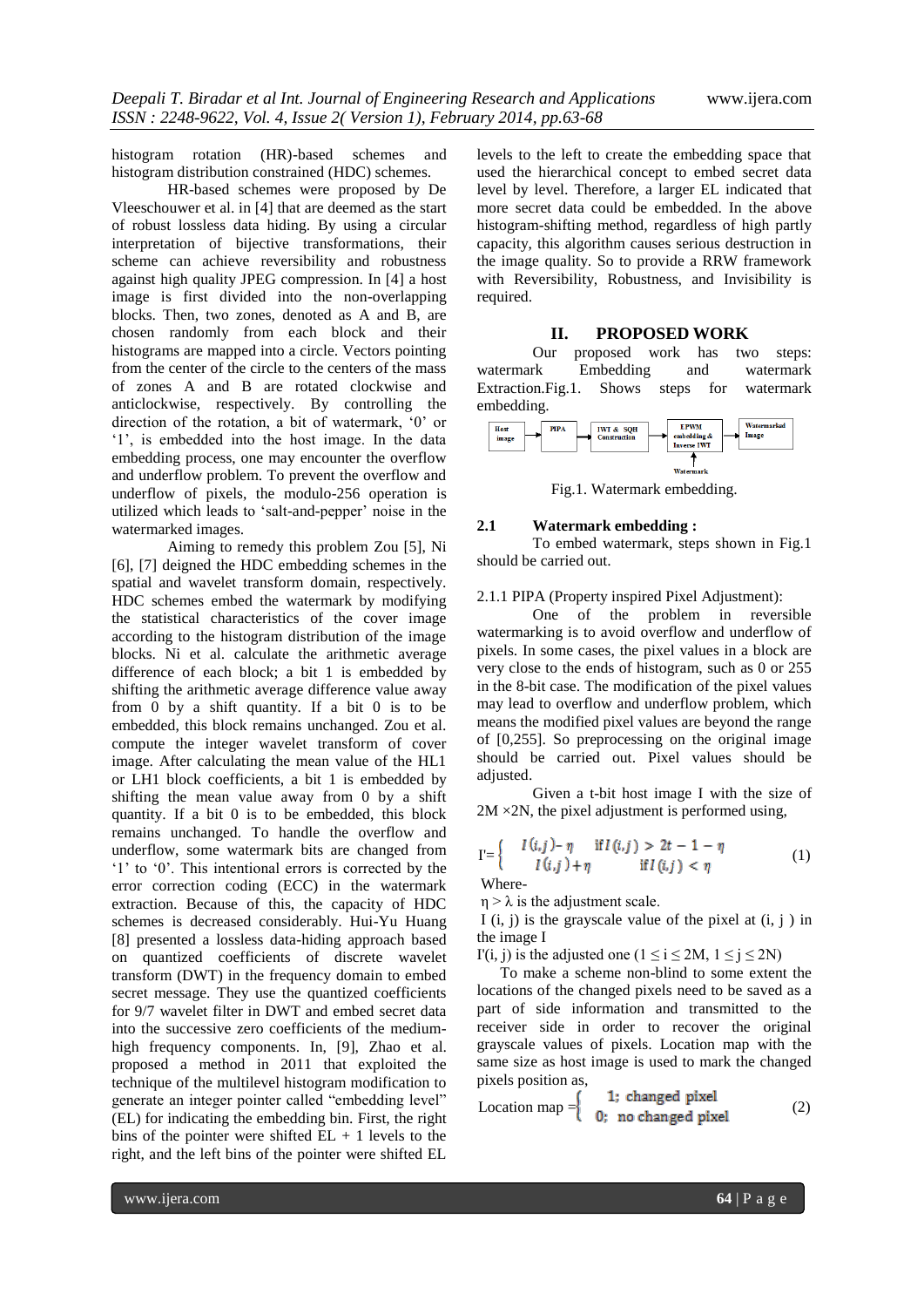# 2.1.2 IWT and SQH Construction:

IWT (Integer to Integer Wavelet Transform) is used. The integer wavelet transform maps integers to integers, and allows for perfect invertibility with finite precision arithmetic. Cohen et al. [12] proposed a novel technique named lifting scheme to construct fast and concise transform steps for wavelet transform. From then on, lifting scheme has been received more and more attention as it can offer not only fast transform, but "you can construct your owner wavelet in home". Theoretically, lifting scheme is designed based on matrix algebra theory and phase filter bank theory such as perfect reconstructed filter bank theory. Lifting scheme includes three steps

- 1. Splitting
- 2. Prediction
- 3. Update

It has turned out that every wavelet can be decomposed into lifting steps. The number of lifting steps is bounded by the length of the original filters.

In [10] GSQH driven method used SQH has its pros and cons. On one hand, it combines GSQH and histogram shifting together to obtain good performance. On the other hand, however, it has three shortcomings: 1) it uses the AADs of all of the blocks, both reliable and unreliable, to generate the SQH of the host image, which increases complexity of watermark embedding; 2) it fails to consider the optimization of watermark strength; and 3) it suffers<br>from unstable robust- ness against JPEG unstable robust- ness compression.

So here we are combining PIPA, SQH shifting, clustering, and EPWM into a novel RRW framework, which effectively overcomes the above shortcomings and makes our work intrinsically different from existing RRW methods. SQH (statistical quantity histogram) with threshold constraint is used to embed the watermark. The watermark embedding is done by shifting the histogram in both the direction, which gives superior robustness also makes watermark embedding and extraction process simple. In this method MWC (mean of wavelet coefficients) histogram is generated. We focus on the mean of wavelet coefficients (MWC) histogram by taking the following two properties into account: 1) it is designed in high-pass sub-bands of wavelet decomposition, to which HVS is less sensitive, leading to high invisibility of watermarked images and 2) it has almost a zero-mean and Laplacian-like distribution

Let  $S = [S1, Sk, \ldots, Sn]$  be the MWCs in the subband, then the MWC of the *k*th block, *Sk*, is defined as,

$$
Sk = \frac{1}{(h-2)\cdot(w-2)} \sum_{i=2}^{h-1} \sum_{j=2}^{w-1} pk(i,j)
$$
 (3)

Where,  $P_k(i, j)$  - represents the wavelet coefficient at  $(i, j)$  in the kth block, and h x w- size of blocks of HL sub-band of 5/3 IWT image.

To construct the MWC histogram, our concern is the possibility of utilizing the blocks of interest in a sub-band, which will be helpful for simplifying the embedding process. In view of the histogram distribution of MWC, only the peak and its neighbours in the histogram are mostly useful for the embedding task. Therefore, a threshold constraint is applied to the blocks to retain those of interest, each of which satisfies the following condition,

$$
d(x, Sk) \leq \delta, \ 1 \leq k \leq n \tag{4}
$$

where  $d(\cdot)$  computes the Euclidean distance of two elements,  $x \in \{x\}, xr\}$  represents the aforementioned two peak points, and  $\delta$  is a predefined constant for threshold control. When  $\delta$  > max {*d (xl, min (S), d (xr ,* max *(S))*}, all of the blocks will be retained for embedding, which is a special case of this constraint.

#### 2.1.3 Enhanced Pixel-Wise Masking (EPWM):

The past years have witnessed the significance of HVS in various applications [13], [14] and many visual masking algorithms revealing the perceptual characteristics of HVS have been applied to digital watermarking [15]–[17]. In particular, a PWM algorithm proposed by Barni et al. [18] has received much publicity, which computes the JND threshold of each wavelet coefficient based on resolution sensitivity, brightness sensitivity, and texture sensitivity. However, it is not precise enough because the low-pass sub-band at the forth resolution level, has less image content, which ends up with the approximate estimation of texture and brightness.

To solve this problem, we design the EPWM to better depict local sensitivity of HVS, which not only improves texture and brightness sensitivities but also optimizes the sensitivity weight. To effectively balance robustness and invisibility, the local sensitivity of human visual system (HVS) in wavelet domain is considered in the design of an EPWM. Lingling An et.al. [19]. It evaluates the just noticeable distortion (JND) thresholds in terms of texture, brightness and resolution of wavelet coefficients, which thereafter are used to optimize watermark strength (λ). JND threshold can be obtained by,

$$
JND_{p}^{w}(i,j)=\Theta(\omega)\Psi(p,i,j)\Pi(p,i,j)^{0.2}
$$
 (5)

Where-  $\Theta(\omega)$  – Resolution sensitivity can be defined by,

$$
\Theta(\omega) = \begin{cases} \sqrt{2} & \omega = HH \\ 1, & otherwise \end{cases}
$$
 (6)

 $\Psi(p, i, j)$ - Brightness sensitivity can be defined by using [17],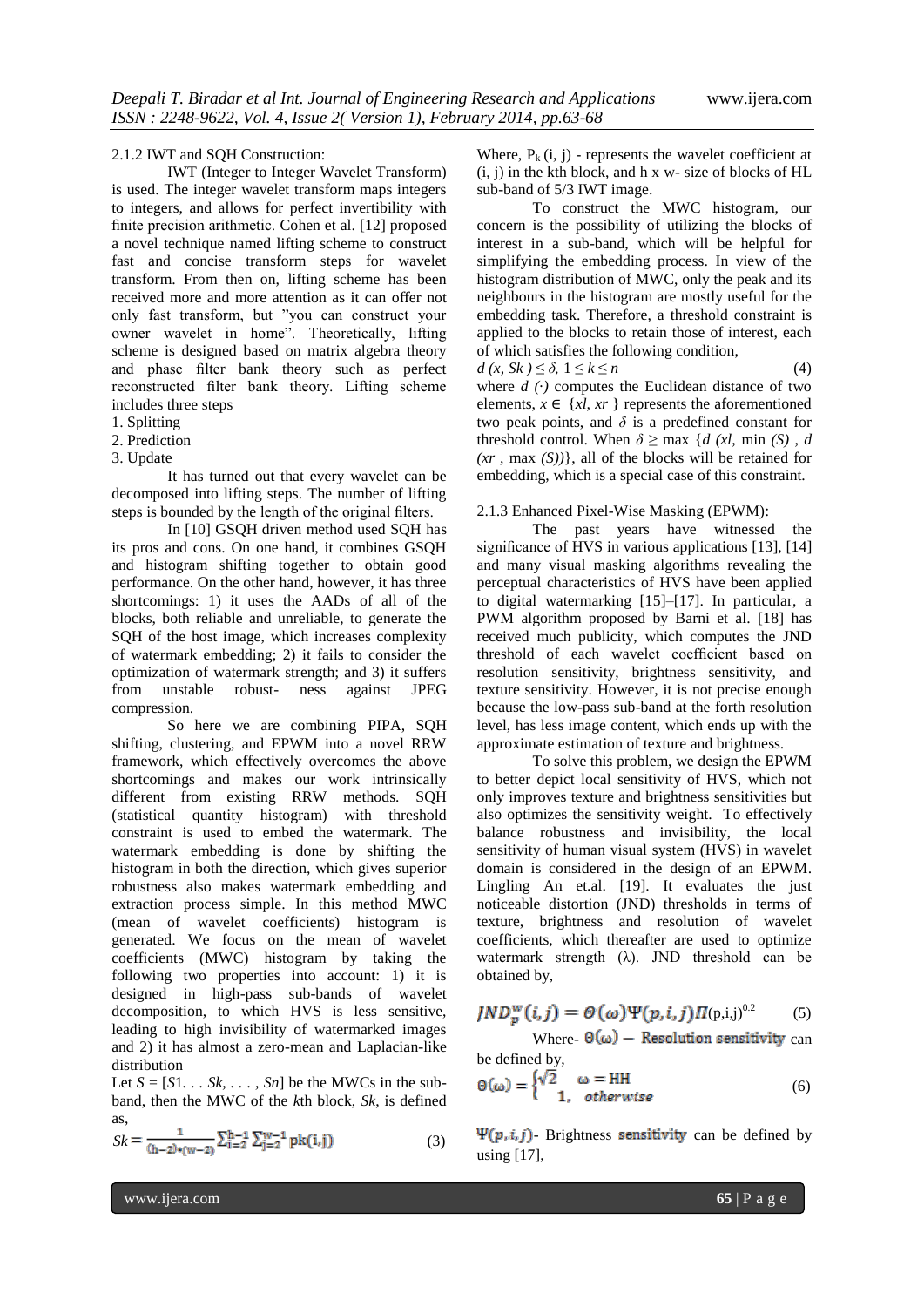$$
\Psi(p,i,j) = max \left\{ f_v^{\rho} \left( \ell_b^{\rho} (i,j) \right), f_z^{\rho} \left( \ell_b^{\rho} (i,j) \right), \left( \ell_b^{\rho} (i,j) \right) \right\}
$$
(7)

 $(p,i,j)^{0.2}$  - Texture **sensitivity** can be defined by using [18],

$$
\Pi(\mathbf{p}, \mathbf{i}, \mathbf{j}) = \sum_{k=0}^{3-p} \sum_{\omega(\mathbf{i}, \mathbf{i}, \mathbf{H}; \mathbf{i}, \mathbf{H}; \mathbf{H})} \sum_{x=0}^{1} \sum_{y=0}^{1} \left[ c_{x+p}^{\omega} \left( y + \frac{i}{2^k}, x + \frac{j}{2^k} \right) \right]^2 X \frac{1}{\gamma_p^{-3}} \gamma_p^3(\mathbf{i}, \mathbf{j}) \tag{8}
$$

Where,  $\gamma_{\rho}^{-3}$  is mean of the approximation sub-image  $\gamma_{\rho}^{3}$ .

#### **2.2 Algorithm for watermark Embedding**

By using above modules watermark can be embedded or extracted using following procedures,

#### **Watermark Embedding Algorithm**

**Input:** A *t*-bit host image *I* with the size of  $2M \times 2N$ , a watermark sequence  $b = [b_1, \ldots, b_m]$ , and block size  $h \times w$ .

**Output:** The watermarked image *Iw*.

- 1. Apply Pixel Adjustment Strategy to host image I to obtain the adjusted image *I'*, and record the locations of the pixels changed by this processing and construct location map.
- 2. Decompose *I'* using 5/3 IWT and divide the subband  $C_0^{HL}$  into *n* nonoverlapping blocks with the size of *h*×*w*;
- 3. Compute the MWCs of all of the blocks and obtain  $S = [S_1, \ldots, S_k, \ldots, S_n]$ ;
- 4. Retain blocks of interest with the threshold constraint and construct SQH;
- 5. Perform EPWM to compute the watermark strength

$$
\lambda = \frac{\alpha}{M \times N} \sum_{i=1}^{m} \sum_{j=1}^{n} jnd_p^w(i,j)
$$

- 6. For  $k = 1$  to *m* do
- 7. Embed the *k*th watermark bit  $b_k$  with  $s_k^w = s_k +$  $βλ$  $b_k$ ;
- 8. End for
- 9. Reconstruct the watermarked image  $I_w$  with inverse 5/3 IWT.

#### **2.3 Watermark Extraction:**

If watermarked images are transmitted through an ideal channel, we can directly adopt the inverse operation to recover host images and watermarks. If watermarked images are transmitted through channel, degradation may be imposed on watermarked images due to unintentional attacks, e.g. lossy compression and random noise. Therefore, it is essential to find an effective watermark extraction algorithm so that it can resist unintentional attacks in the lossy environment. To extract the embedded watermarks, the key issue is to partition these parts dynamically. In the lossy environment, this is very difficult because the histogram

distribution of MWC is destroyed by unintentional attacks. By investigating the effects of unintentional attacks on histogram, we treat the partition as a clustering problem with a certain number of clusters and adopt the k-means clustering algorithm [21],[22] to tackle this problem for simplicity.

### **2.3.1 Classification Process for Watermark extraction:**

Input to classification process are MWCs; and the number of clusters  $\mu$ , and output will be the set of clusters

 $g = \{g1, \ldots, g\mu\}.$ 

- 1. Initialize the cluster centers  $f_1^{(1)}$ , ....,  $f_{\mu}^{(1)}$ , and iteration time *ε*;
- 2. Do
- 3. For  $k = 1$  to *m* do
- 4. Assign the *k*th  $s_k^w$  to one of the clusters according to the distance between it and cluster centers:

$$
s_k^{\mathbf{W}} \in g \; j \; , \; \text{if} \; d \; (s_k^{\mathbf{W}} \; , \; f_j^{(\varepsilon)}) \leq d(s_k^{\mathbf{W}} \; , \; f_l^{(\varepsilon)})
$$
\n
$$
\text{for all } l = 1, \; 2, \; \ldots \; \mu;
$$

5. End for

 $7.$ 

6. Update the cluster centers with *=*   $(I\bigwedge g_j^{(\varepsilon)}\big\vert\,) \sum_{s_k^w \in g_j^{(\varepsilon)} }s_k^w$ 

While  

$$
arg min_{g} \sum_{j=1}^{\mu} \sum_{s_{k}^{W} \in g_{j}^{(\varepsilon)}} ||s_{k}^{W} - f_{j}^{(\varepsilon+1)}||^{2}
$$

# **2.4 watermark extraction Algorithm**

**Input:** watermarked image *Iw* with the size of  $2M \times$ 2*N*, block size  $h \times w$ , watermark strength  $\lambda$  and the location map.

**Output: T**he recovered watermark sequence *b<sup>r</sup>* and image *I r* .

- 1. Decompose *Iw* using 5/3 IWT and divide the sub-band  $c_0$ <sup>HL</sup> into *n* non-overlapping blocks with the size of *h*×*w*;
- 2. Compute MWCs of blocks of interest with and obtain  $S^w = [S_1^w, \ldots, S_k^w, \ldots, S_m^w];$
- 3. Classify  $S^w$  with *k*-means clustering;
- 4. For  $k = 1$  to *m* do

5. Extract the embedded watermarks  
\n
$$
b_k^r = \begin{cases} 0, & \text{if } s_k^w \in \text{Class II} \\ 1, & \text{if } s_k^w \in \text{Class III} \end{cases}
$$
 for

$$
\mu = 3
$$

6. Recover the MWCs with 
$$
s_k^r = s_k^w - \beta \lambda b_k^r
$$
;

7. End for

- 8. Perform inverse IWT followed by PIPA to obtain the recovered image  $I^r$ .
- 9. Return the recovered watermarks  $b^r$  and image  $I$ *r* .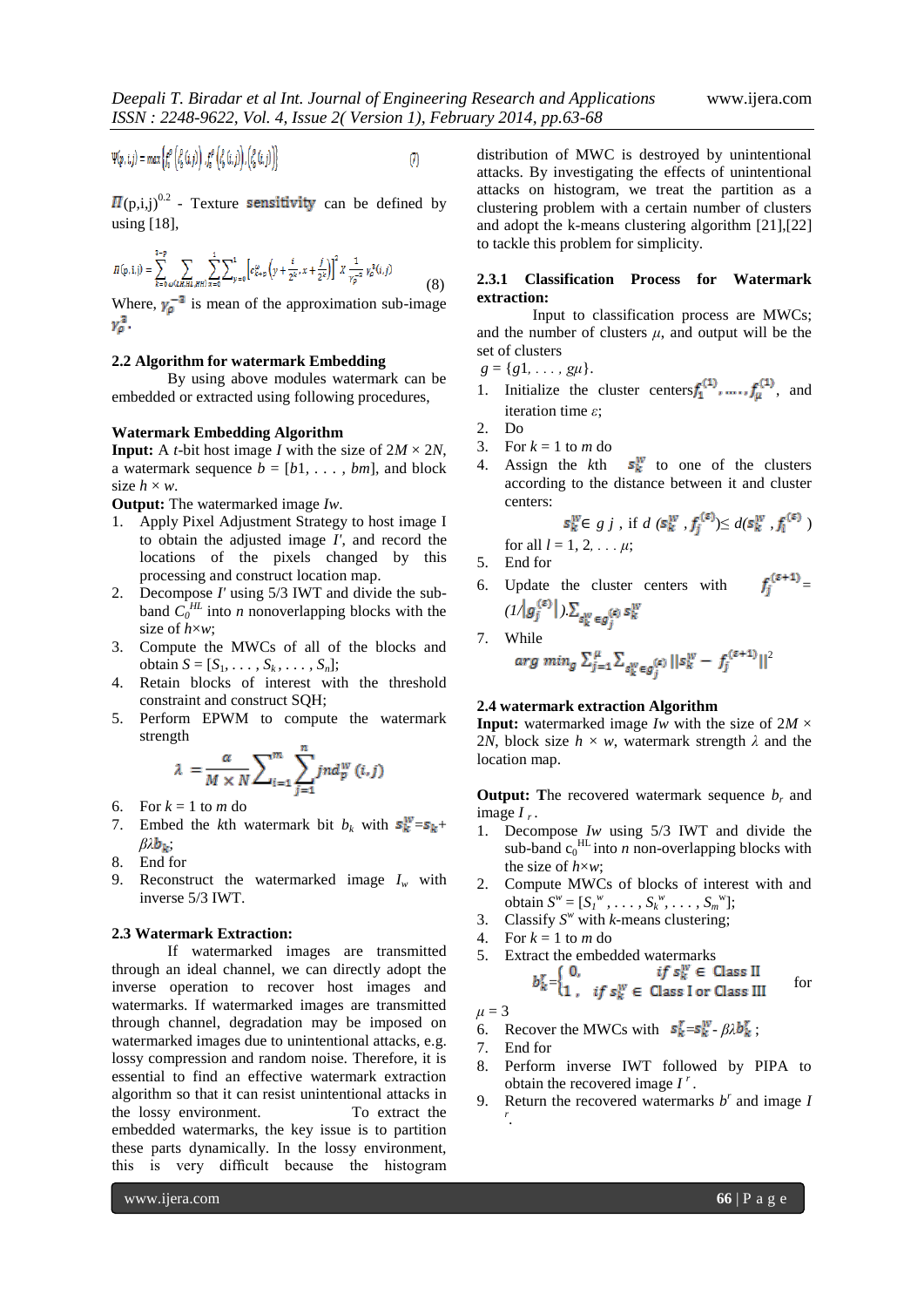#### **III. EXPERIMENTAL RESULTS**

These algorithms are tested on three types of images, natural, medical and SAR images. As we see,in fig.2 and fig.3.Original image and watermarked image are same, so it fulfill the invisibility property. Also we tested proposed method under different attacks, such as jpeg compression, rotation and salt and pepper noise, and is proved robust against unintentional attacks. Watermarked image quality is tested by using MSE and PSNR.As shown in fig.4 and fig.5 if we increase threshold value, more blocks will be selected and PSNR will decrease and MSE will increase. Fig.6 and fig.7shows effect of block size on output image quality.



Fig.2 Original image



Fig.3. Watermarked image



Fig.4. Effect of threshold values on PSNR of different kind of images.



Fig.5. Effect of threshold values on PSNR of different kind of images.



Fig.6. Effect of Block size on PSNR.



Fig.7. Effect of Block size on PSNR.

# **IV. CONCLUSION**

In proposed scheme Integer Wavelet Transform (IWT) is used so it can reconstruct the original image without any distortion. EPWM provides invisibility and robustness for the robust and lossless watermark embedding. Thus this method provides enhanced performance in terms of reversibility, robustness, invisibility, capacity and run-time complexity. It is readily applicable to different kinds of images. In future, we will add security to the watermark by scrambling it.

#### **REFERENCES**

[1] Potdar Vidyasagar M, Song Han, Elizabeth Chang "A Survey of Digital Image Watermarking Techniques", *3rd IEEE International Conference on Industrial Informatics (INDIN) 2005, pp-709-716*.